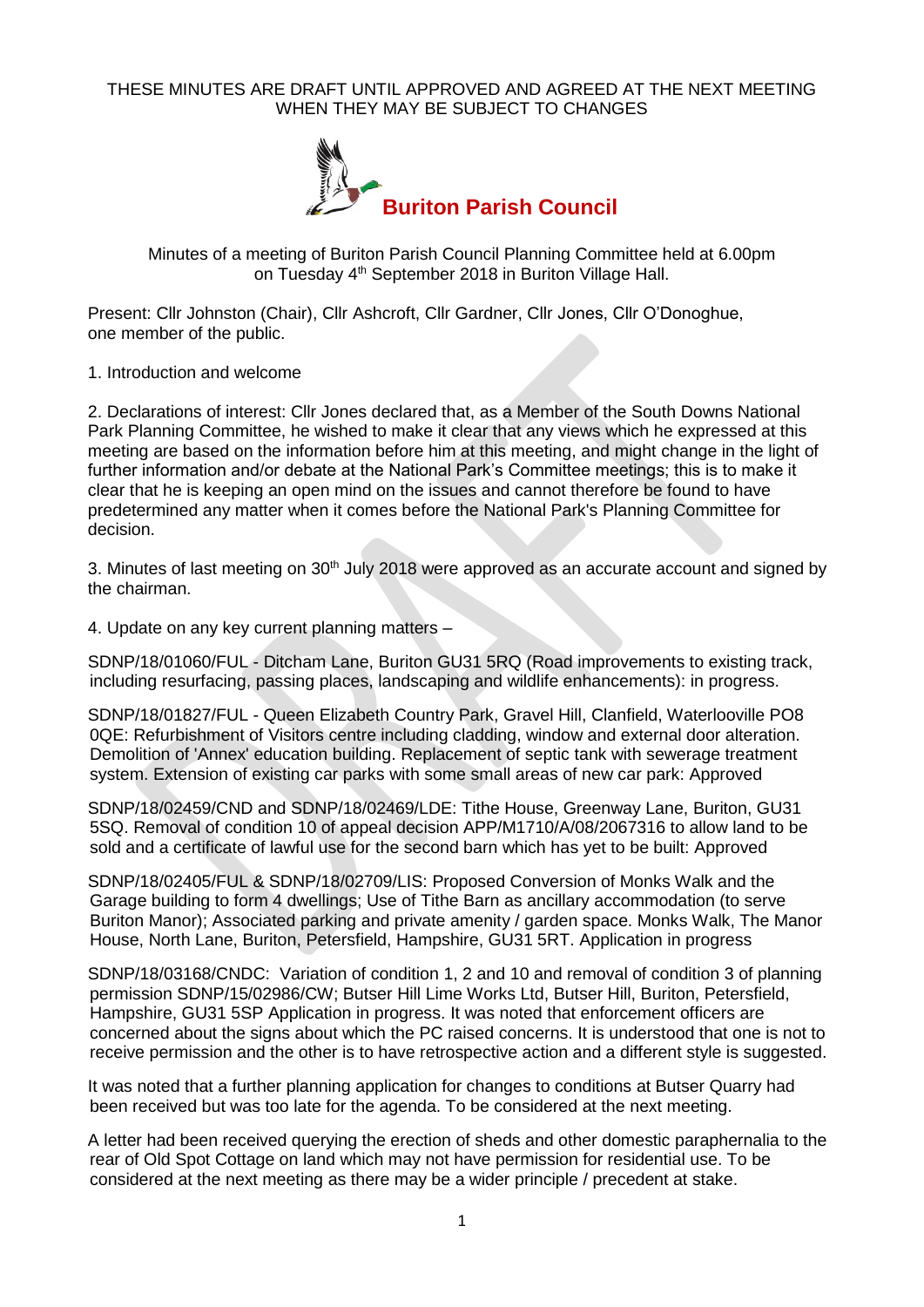Examination of South Downs National Park Local Plan: The Council had received correspondence (dated 8th August 2018) from the Programme Officer, Mr Chris Banks, asking the Council to confirm, by Tuesday 11th September, whether it wished to take part in the Hearings and upon which Issue or Issues it wished to speak. Delegated to the Planning Committee for decision. It was understood that there will not be any oral sessions in relation to "Alternative or Omission Sites" (paras 25-28 of note INSP3) but it was not clear whether or not objections to Settlement Policy Boundaries would be part of the Hearings. It was agreed (1) to contact Mr Banks to say that the Parish Council wished to speak on these matters and (2) to contact the Planning Authority to ask if there is any additional information that the Parish Council could provide to them to help them.

5. Planning applications for consideration at this meeting:

**SDNP/18/04072/TCA**: Felling and crown lifting of trees at the Manor House, Buriton

After discussion it was felt, with some regret, that the Council had no alternative but to submit a holding objection to this application pending further information. It is felt that the location plans provided were unclear and that as a consequence potential impacts could not be assessed

**SDNP/18/03874/HOUS**: Balcony, new windows, new bifold doors and French doors; Sunwood House, Ditcham

After discussion it was felt that that concerns about impacts on Dark Night Skies (in this critical pinch-point location within the International Dark Skies Reserve) should be drawn to the attention of the Planning Authority. Attention should also be drawn to EHDC's success at defending an Appeal against refusal of SDNP/17/03890/FUL on Dark Skies grounds: the Planning Inspector had upheld the refusal of permission (Appeal reference: APP/Y9507/W/17/3191038) and this should give EHDC confidence to seek improvements to planning applications in Buriton to protect the dark night skies. These particular proposals include significant amounts of new glazing in a relatively prominent position in a very dark area. If approved, Conditions should be imposed to ensure that special low light transmittance glass is fitted, automatic blinds are installed etc.

The Parish Council's attention had been drawn to the prospect that the house may be going to be used for a holiday lettings business and the Council was unsure as to whether permission for any change of use might be required.

The Parish Council would also urge the planning officers to take note of any comments submitted by neighbours.

**SDNP/18/04149/HOUS and SDNP/18/04150/LIS**: Garage conversion to habitable space; 42 High Street Buriton

After discussion it was felt that that concerns about impacts on Dark Night Skies (in this critical pinch-point location within the International Dark Skies Reserve) should be drawn to the attention of the Planning Authority. It was questioned whether rooflights were really necessary and there was some concern about the amount of glazing on the Apex side elevation wall. Attention should also be drawn to EHDC's success at defending an Appeal against refusal of SDNP/17/03890/FUL on Dark Skies grounds: the Planning Inspector had upheld the refusal of permission (Appeal reference: APP/Y9507/W/17/3191038) and this should give EHDC confidence to seek improvements to planning applications in Buriton to protect the dark night skies. These particular proposals include significant amounts of new glazing in a relatively dark area. If approved, Conditions should be imposed to ensure that special low light transmittance glass is fitted, automatic blinds are installed etc.

The Parish Council would also urge the planning officers to take note of any comments submitted by neighbours.

**SDNP/18/04318/LIS**: Structural underpinning etc; The old Rectory High Street Buriton.

After discussion it was agreed that the Parish Council had no objection to any of these proposals